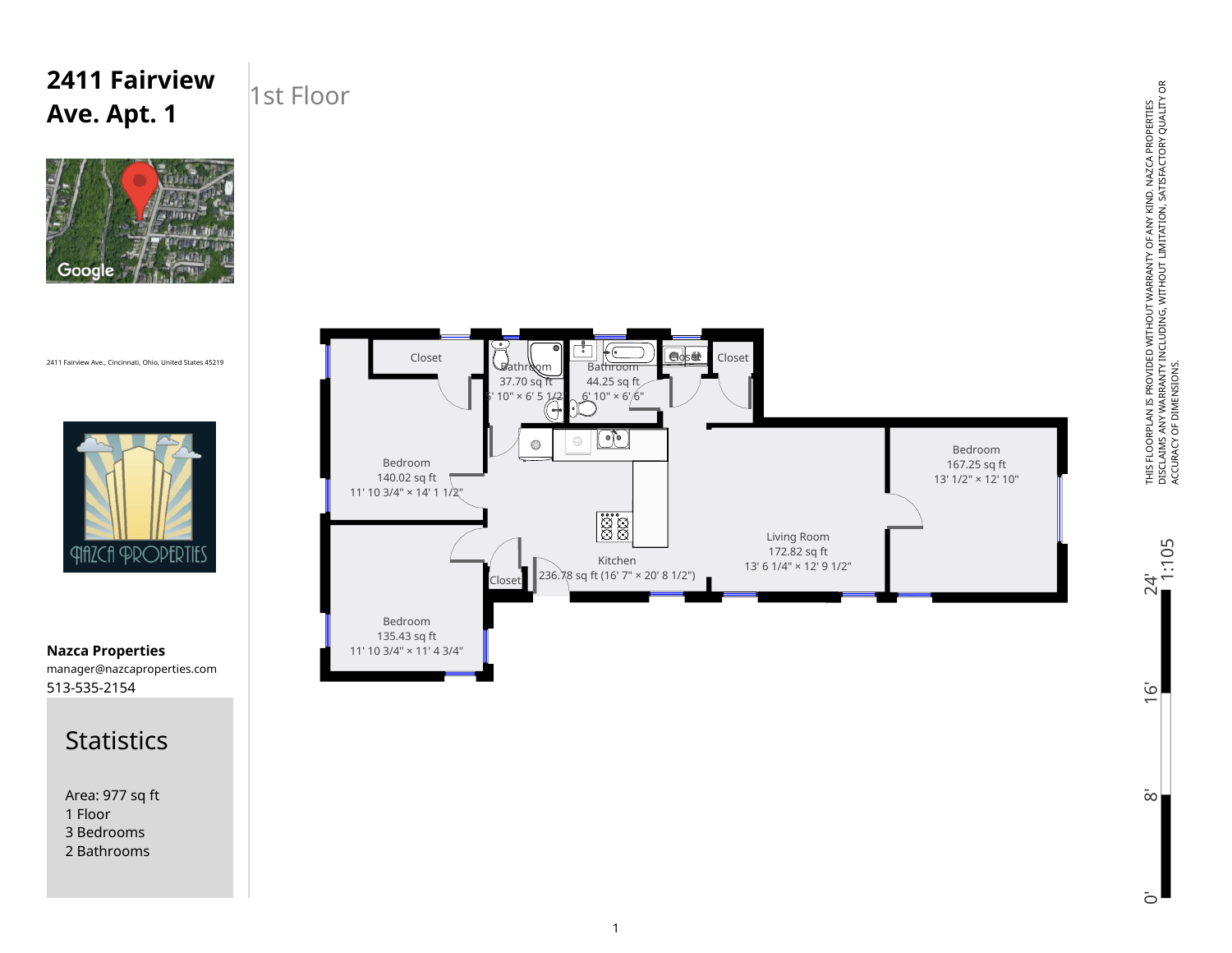

 $\frac{16}{1.74}$ 0' 4' 8' 12' 16'  $\overline{2}$  $\rm \bar{\infty}$  $\dot{4}$  $\overline{O}$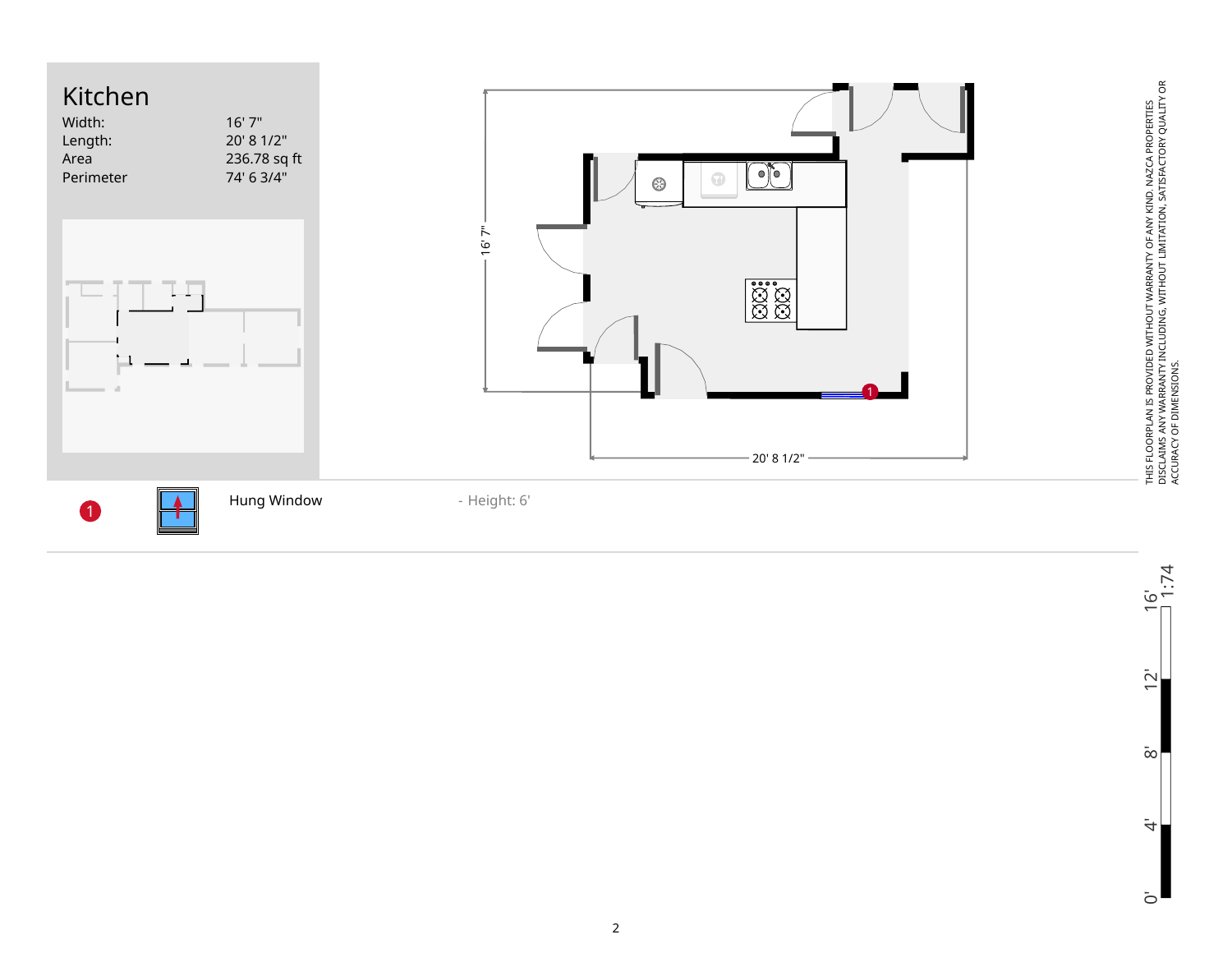## Closet

| Width:    | 1'31/2"     |
|-----------|-------------|
| Length:   | $2'$ 7 1/4" |
| Area      | 3.43 sq ft  |
| Perimeter | 7'10''      |
|           |             |



## Closet

| $2'$ 8"     |
|-------------|
| $3'$ 6 1/2" |
| 9.35 sq ft  |
| 12' 41/4"   |
|             |



 $|+2' 4 3/4"$   $\rightarrow$ 



THIS FLOORPLAN IS PROVIDED WITHOUT WARRANTY OF ANY KIND. NAZCA PROPERTIES<br>DISCLAIMS ANY WARRANTY INCLUDING, WITHOUT LIMITATION, SATISFACTORY QUALITY OR<br>ACCURACY OF DIMENSIONS. DISCLAIMS ANY WARRANTY INCLUDING, WITHOUT LIMITATION, SATISFACTORY QUALITY OR THIS FLOORPLAN IS PROVIDED WITHOUT WARRANTY OF ANY KIND. NAZCA PROPERTIES ACCURACY OF DIMENSIONS.

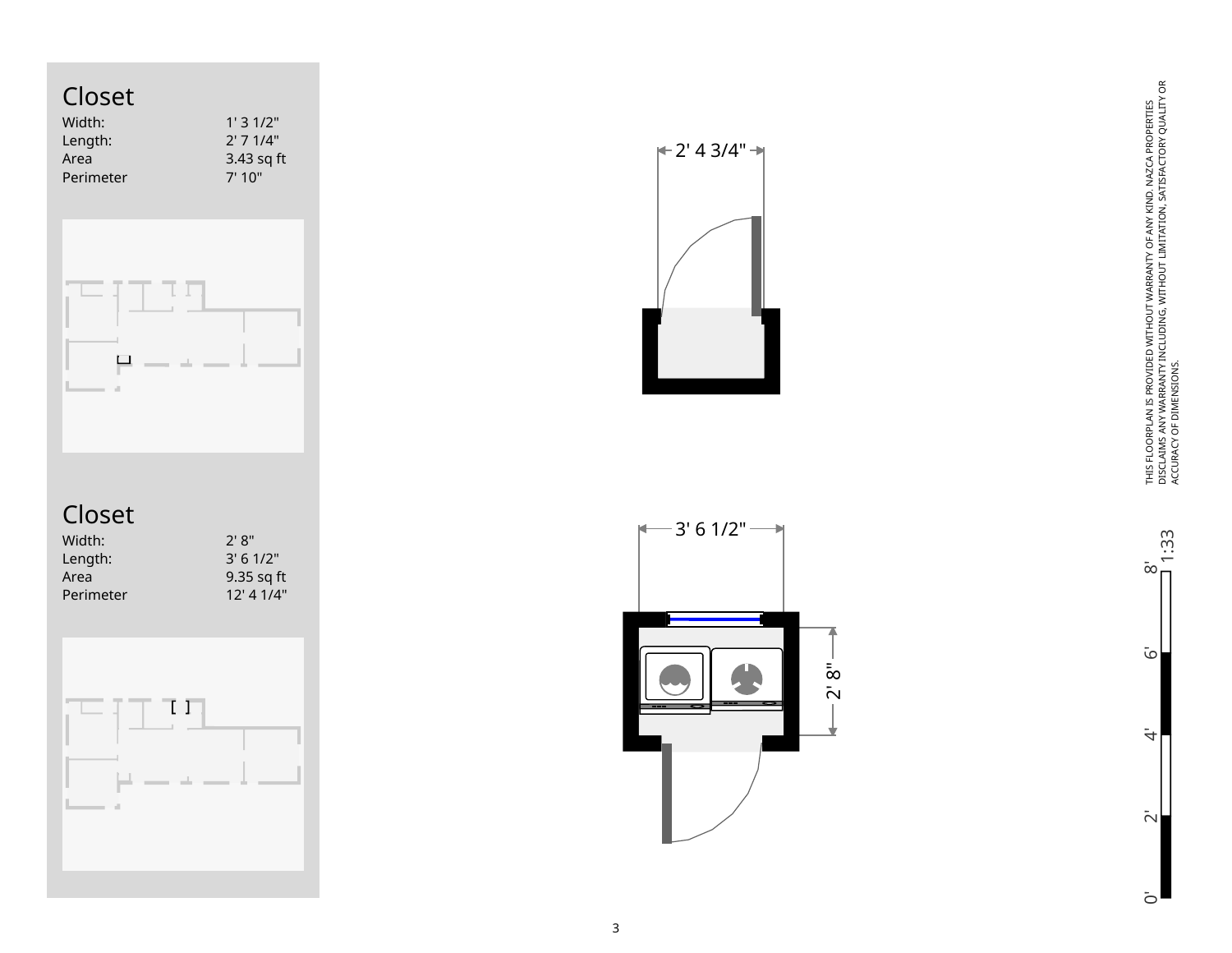



THIS FLOORPLAN IS PROVIDED WITHOUT WARRANTY OF ANY KIND. NAZCA PROPERTIES<br>DISCLAIMS ANY WARRANTY INCLUDING, WITHOUT LIMITATION, SATISFACTORY QUALITY OR<br>ACCURACY OF DIMENSIONS. DISCLAIMS ANY WARRANTY INCLUDING, WITHOUT LIMITATION, SATISFACTORY QUALITY OR THIS FLOORPLAN IS PROVIDED WITHOUT WARRANTY OF ANY KIND. NAZCA PROPERTIES ACCURACY OF DIMENSIONS.

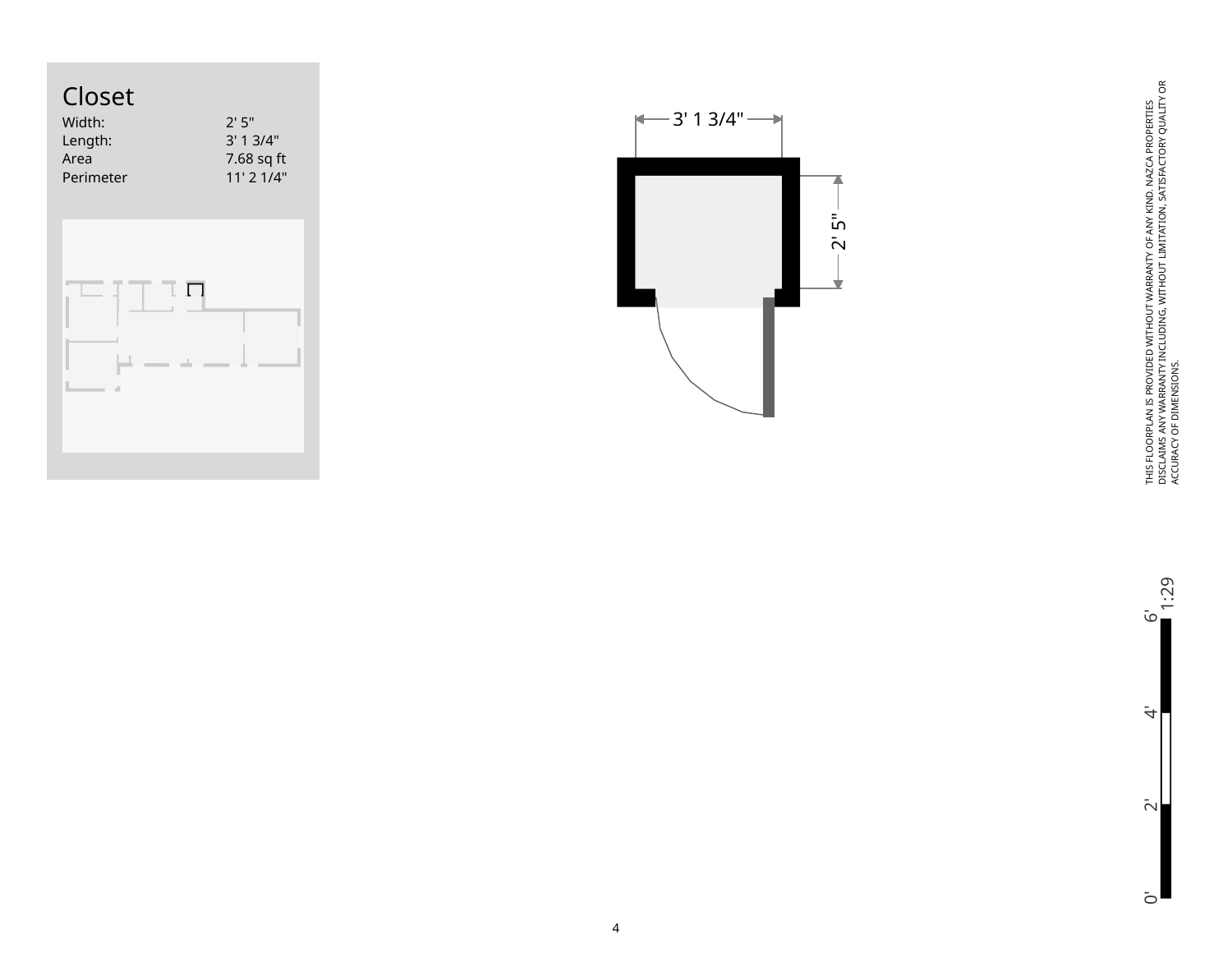

 $\bar{\infty}$ 

 $\ddot{\tau}$ 

 $\bar{c}$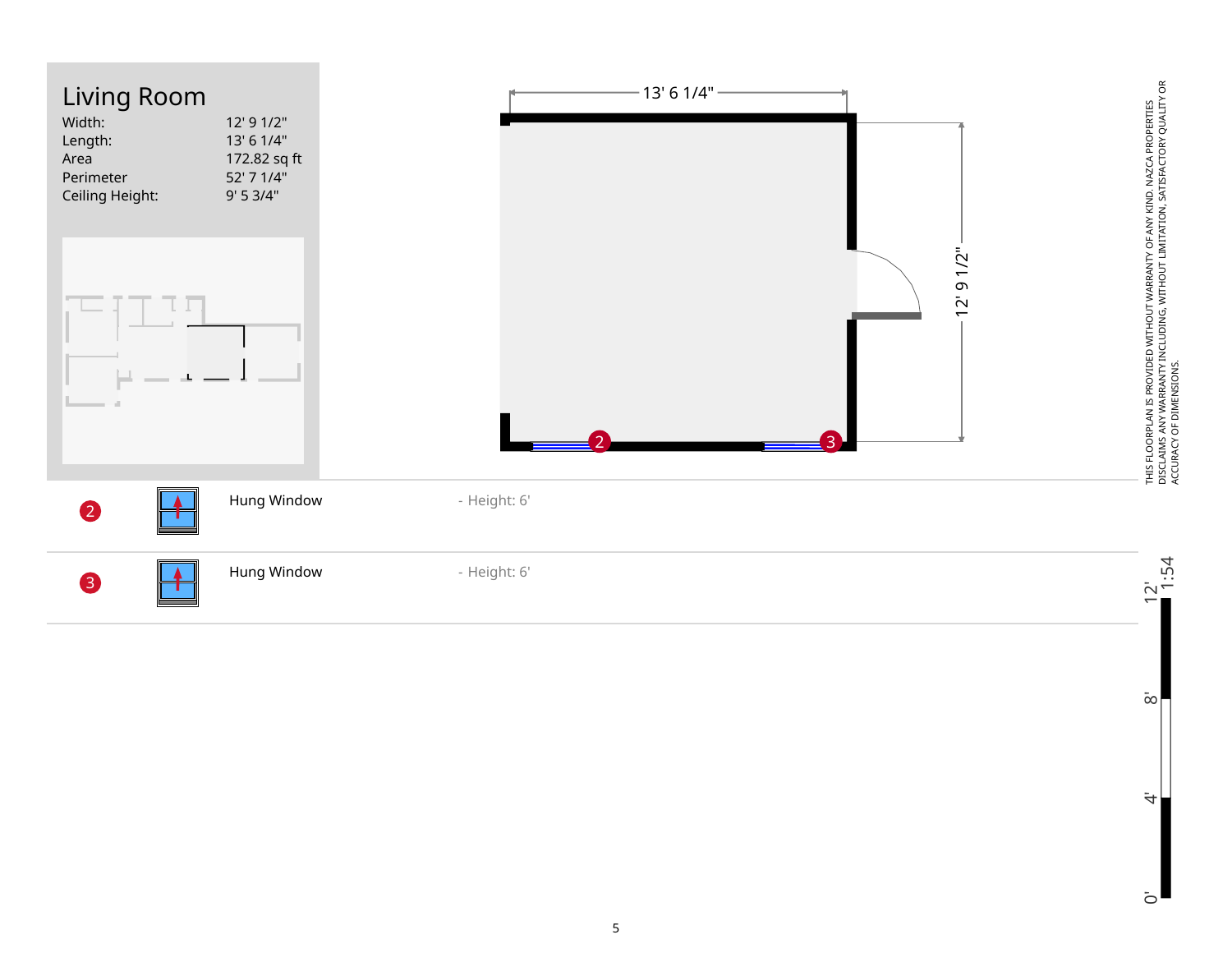

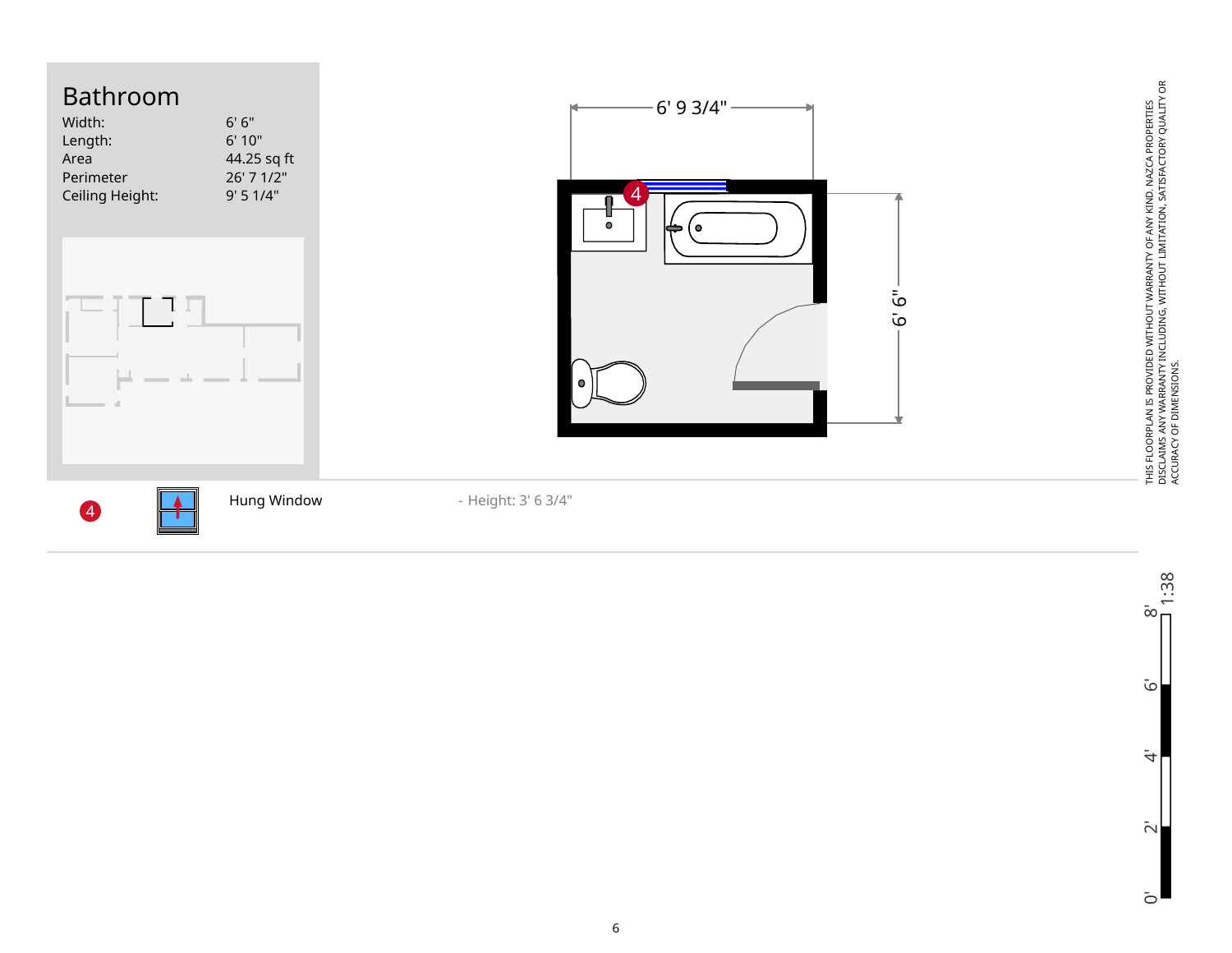

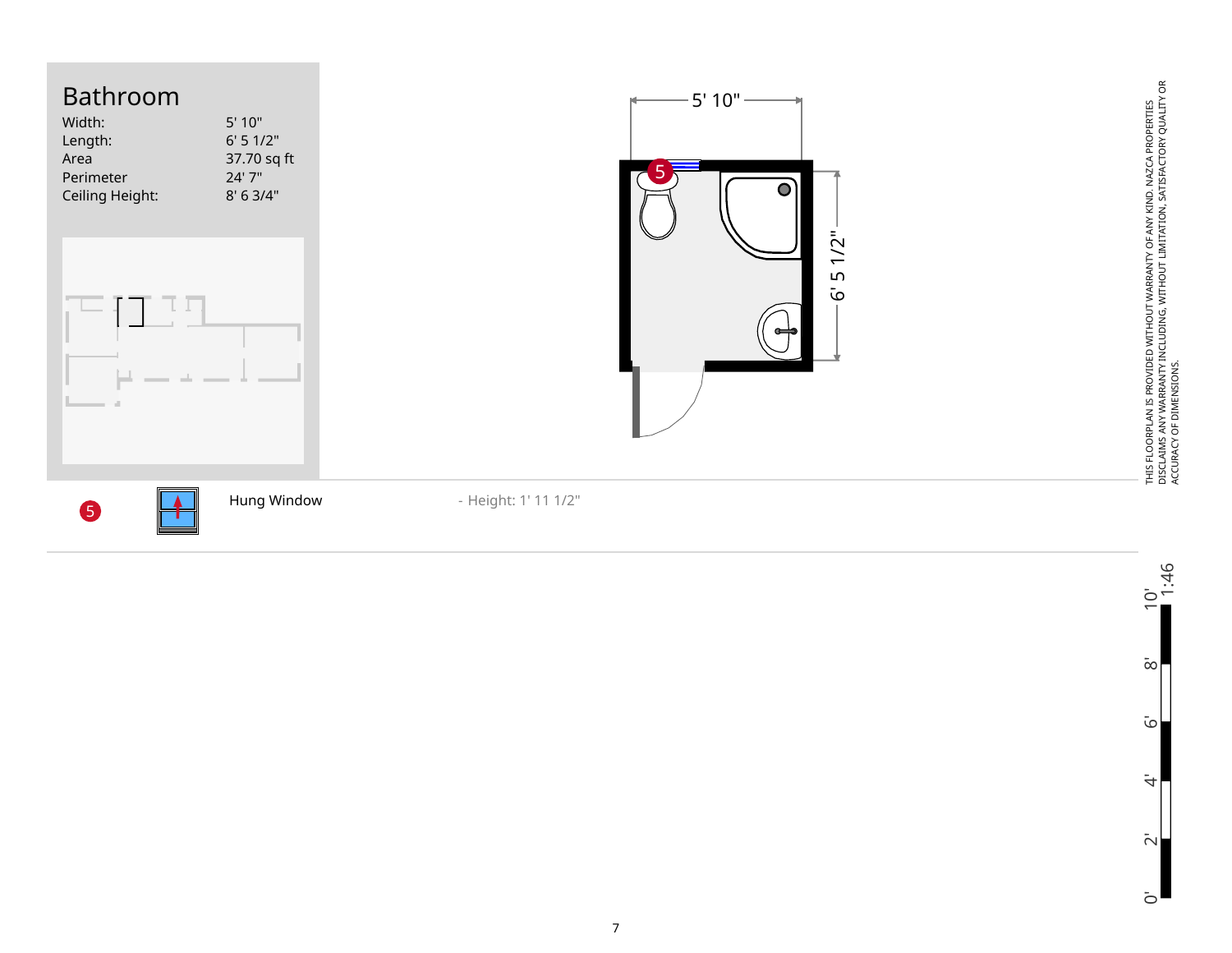

 $\rm \bar{\infty}$ 

 $\ddot{\tau}$ 

 $\overline{O}$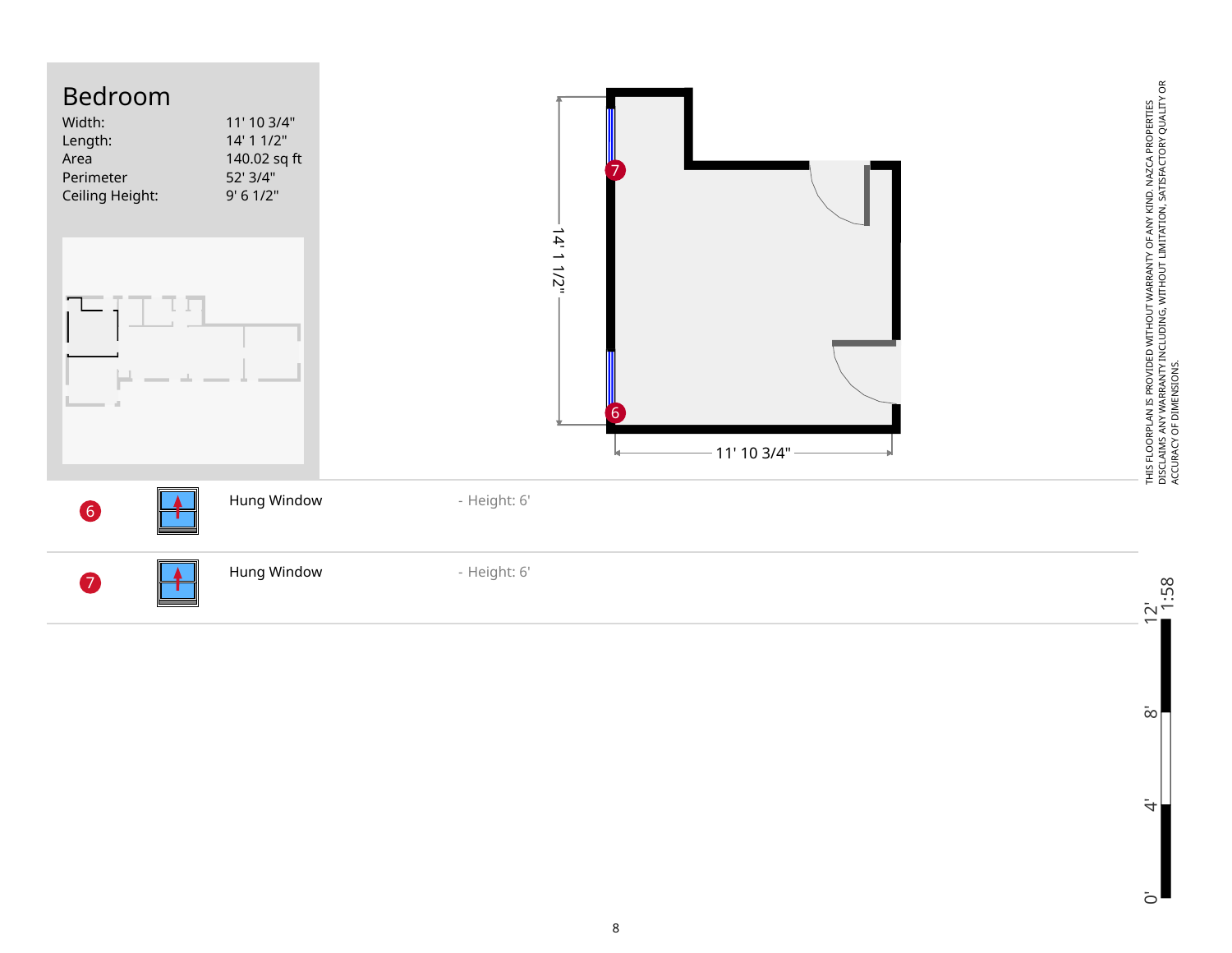



 $\overline{\omega}$ 

 $\ddot{\tau}$ 

 $\bar{\sim}$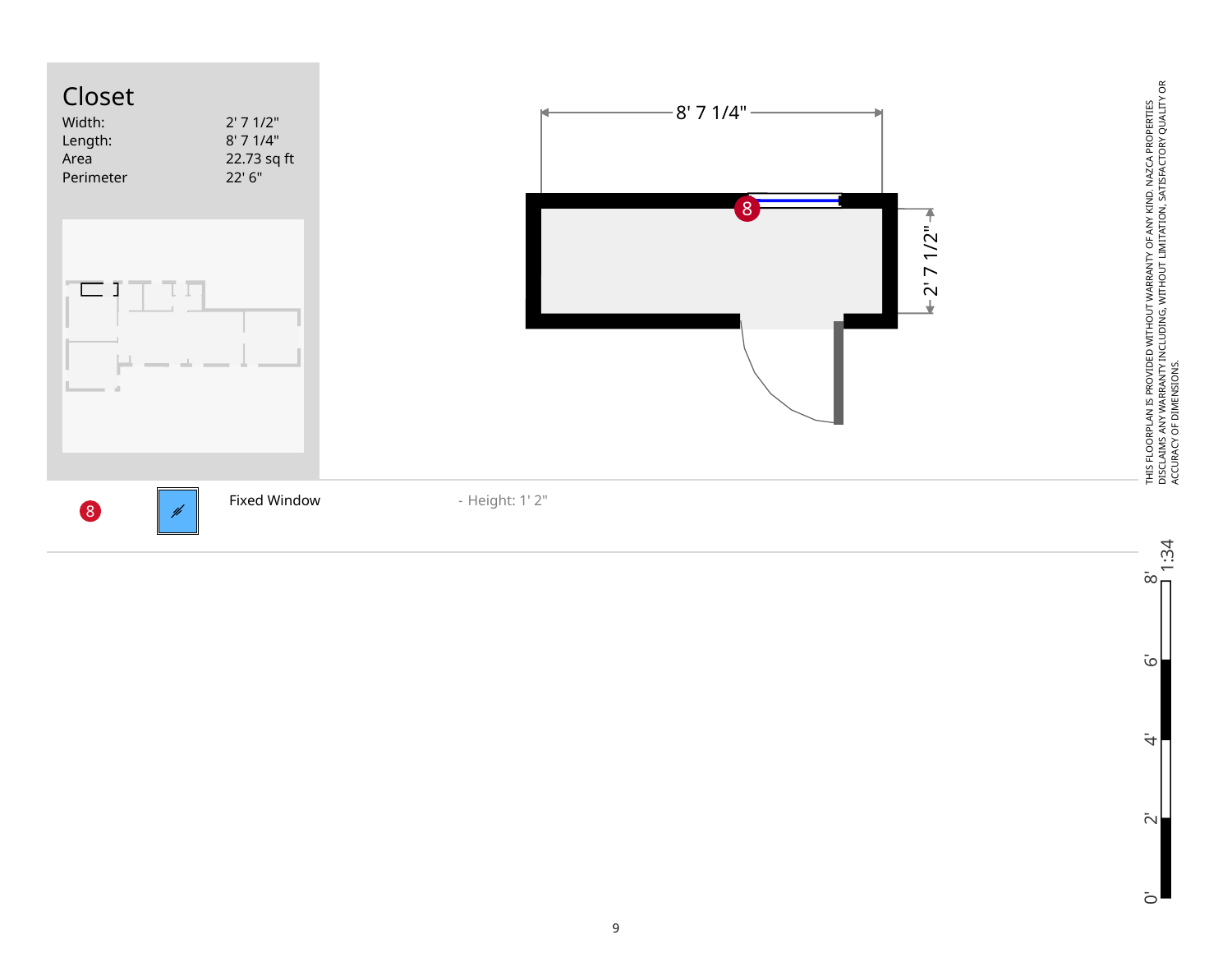

 $\dot{\overline{z}}$ 

 $\bar{c}$